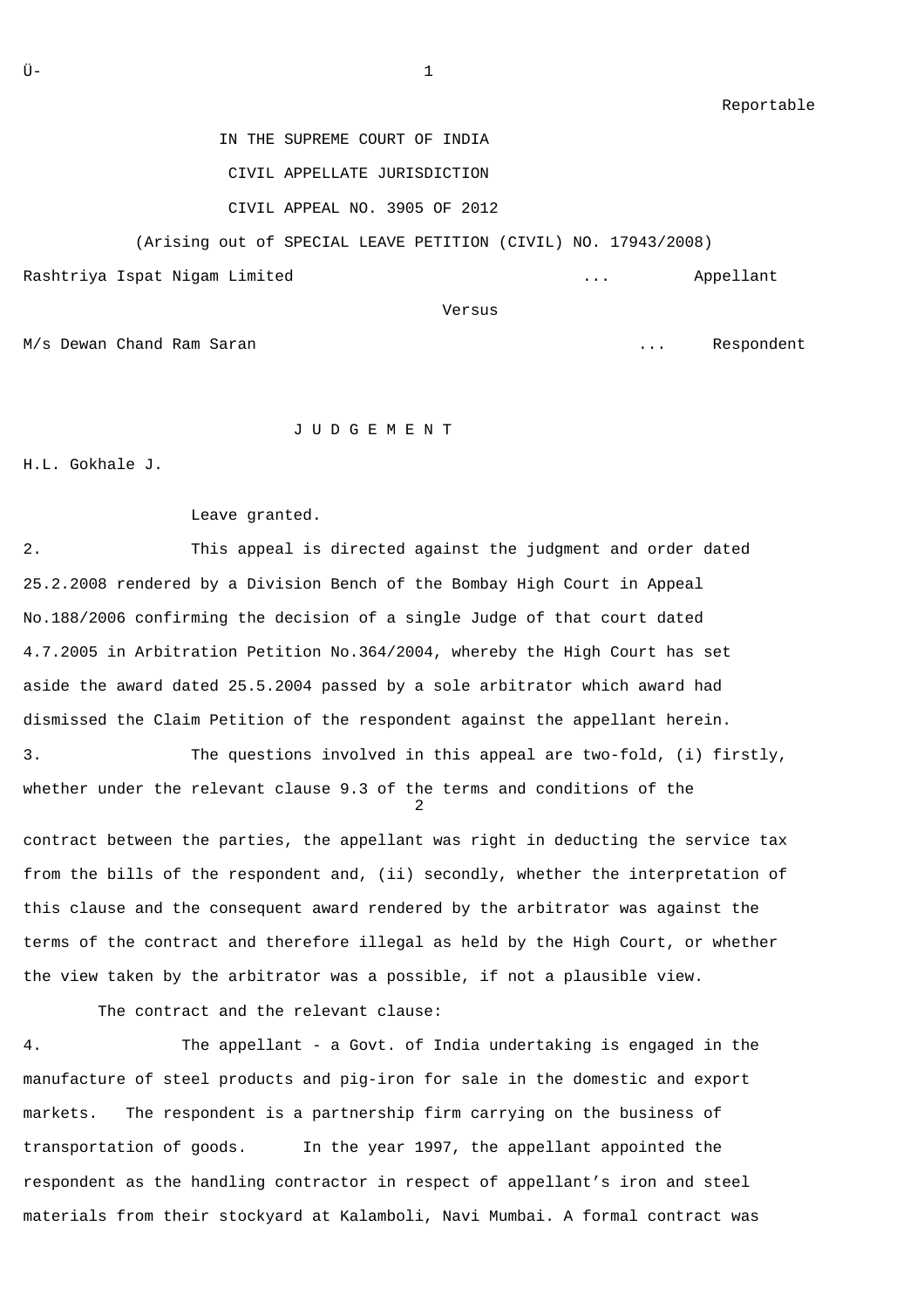entered into between the two of them on 17.6.1998. 'Terms and conditions for handling of iron and steel materials' though recorded in a separate document, formed a part of this contract. Clause 9.0 of these terms and conditions was concerning the payment of bills. Clause 9.3 thereof read as follows:-

 "9.3. The Contractor shall bear and pay all taxes, duties and other liabilities in connection with discharge of his obligations under this order. Any income tax or any other taxes or duties which the company may be required by law to deduct shall be deducted at source and the same shall be paid to the Tax Authorities for the account of the Contractor and the Company shall provide the Contractor with required Tax Deduction Certificate."  $\sim$  3

## Evolution of service tax:

 5. Service Tax was introduced for the first time under Chapter V of the Finance Act, 1994. Section 66 of the Act was the charging section and it provided for the levy of service tax at the rate of five per cent of the value of the taxable services. "Taxable service" was defined in Section 65 to include only three services namely any service provided to an investor by a stockbroker, to a subscriber by the telegraph authority, and to a policy-holder by an insurer carrying on general insurance business. Section 68 required every person providing taxable service to collect the service tax at specified rates. Section 69 of the Finance Act, 1994 provided for registration of the persons responsible for collecting service tax. Sub-sections (2) and (5) indicated that it was the provider of the service who was responsible for collecting the tax and obliged to get registered.

6. By the Finance Act, 1997 the first amendment to Section 65 of the Finance Act, 1994 was made, inter alia, by extending the meaning of "taxable service" from three services to 18 different services categorised in Section  $65(41)$ , sub-clauses (a) to  $(r)$ . Sub-clause (j) made service to a client by clearing and forwarding agents in relation to clearing and forwarding operations, a taxable service. Similarly, service to a customer of a goods transport operator in relation to carriage of goods by road in a goods carriage was, by sub-clause 4

(m), also included within the umbrella of taxable service. The phrases "clearing and forwarding agent" and "goods transport operator" were defined as follows:

> "65. (10) 'clearing and forwarding agent' means any person who is engaged in providing any service, either directly or indirectly, connected with clearing and forwarding operations in any manner to any other person and includes a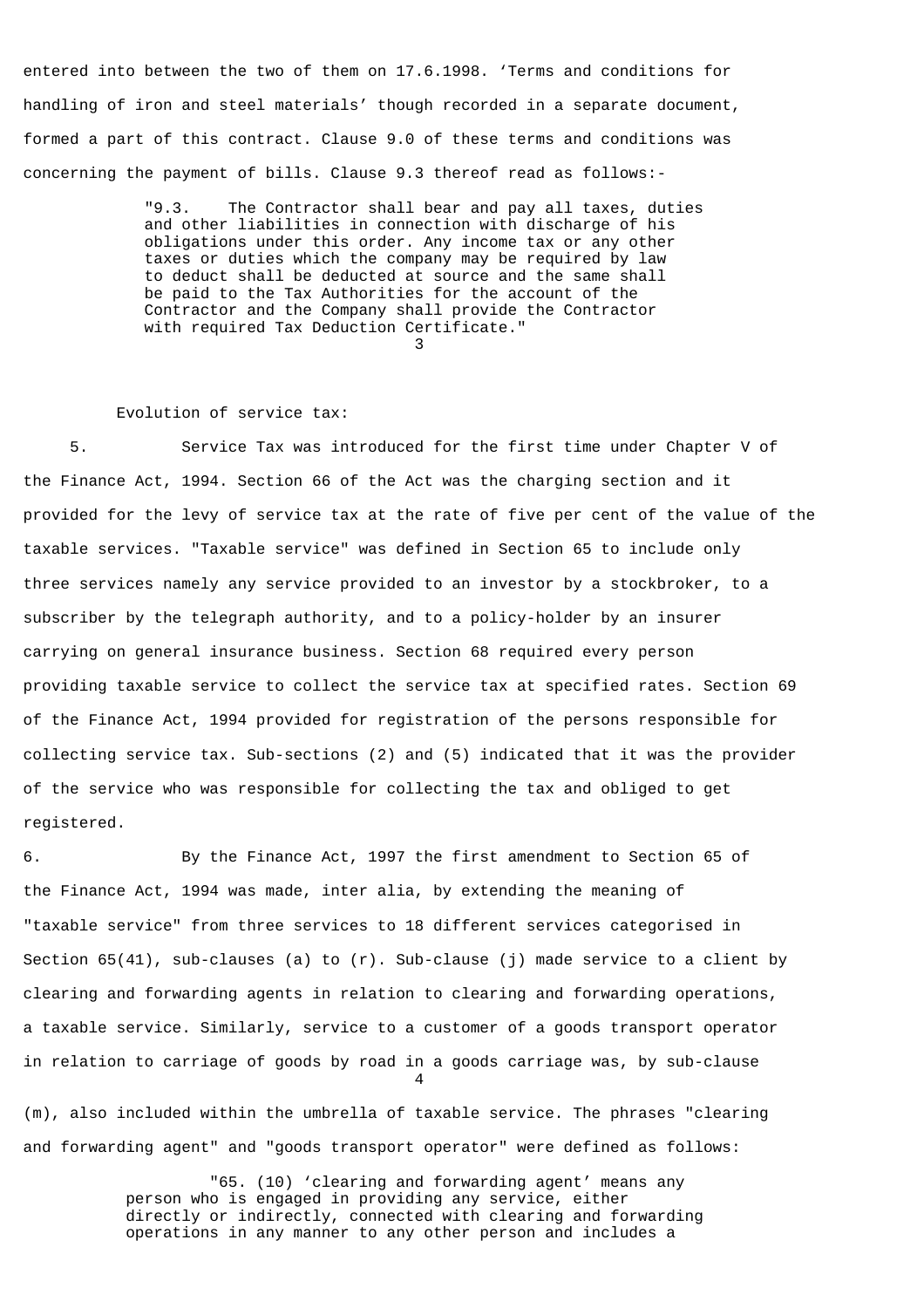\*\*\*

 (17) 'goods transport operator' means any commercial concern engaged in the transportation of goods but does not include a courier agency;"

7. The service tax was brought into force on 5.11.1997 vide Notification No.44/77 with effect from 16.11.1997. Consequent thereupon, the appellant deducted 5% tax on the bills of the respondent for the period 30.11.1997 to 6.8.1999. The respondent, however, refused to accept the deductions, and raised a dispute for arbitration under clause 15 of the terms and conditions mentioned above. This dispute was referred for the arbitration of a sole arbitrator, a retired Judge of the Delhi High Court.

8. Rules 2 (xii) and 2 (xvii) of the Service Tax Rules, 1994 as amended in 1997 made the customers or clients of clearing and forwarding agents and of goods transport operators as assesses. These amended rules were challenged and were held ultra vires the Act by this Court in Laghu Udyog Bharati vs. Union of India reported in 1999 (6) SCC 418. The Court examined the provisions of the Act and particularly Section 68 and the definition of "person the contract of the contract of the contract of the contract of the contract of the contract of the contract o

responsible for collecting the service tax" in Section 65(28) and in terms held in paragraph 9 that "the service tax is levied by reason of the services which are offered. The imposition is on the person rendering service."

9. To overcome the law laid down in Laghu Udyog Bharati (supra), the Finance Act 2000 brought in an amendment on 12.5.2000 (effective from 16.7.1997) in the manner indicated in Section 116 which reads as follows:

> "116. Amendment of Act 32 of 1994. -- During the period commencing on and from the 16th day of July, 1997 and ending with the 16th day of October, 1998, the provisions of Chapter V of the Finance Act, 1994 shall be deemed to have had effect subject to the following modifications, namely-- (a) in Section 65,--

 (i) for clause (6), the following clause had been substituted, namely-- '(6) "assessee" means a person liable for collecting the service tax and includes-- (i) his agent; or (ii) in relation to services provided by a clearing and forwarding agent, every person who engages a clearing and forwarding agent and by whom remuneration or commission (by whatever name called) is paid for such services to the said agent; or (iii) in relation to services provided by a goods transport operator, every person who pays or is liable to pay the freight either himself or through his agent for the transportation of goods by road in a goods carriage;' (ii) after clause (18), the following clauses had been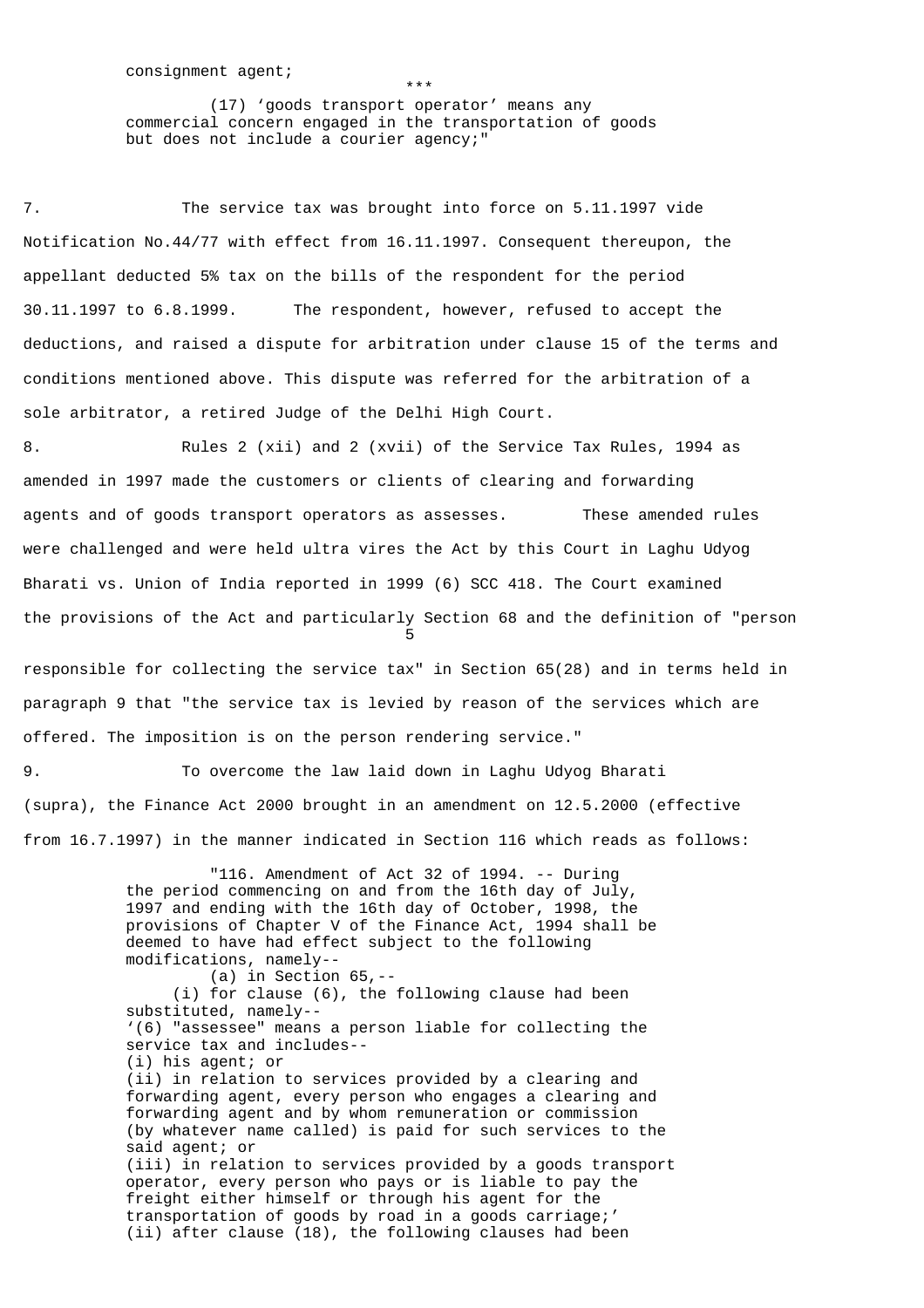substituted, namely-- '(18-A) "goods carriage" has the meaning assigned to it in clause (14) of Section 2 of the Motor Vehicles Act, 1988; (18-B) "goods transport operator" means  $\sim$  6 any commercial concern engaged in the transportation of goods but does not include a courier agency;'; (iii) in clause (48), after sub-clause (m), the following sub clause had been inserted, namely-- '(m-a) to a customer, by a goods transport operator in relation to carriage of goods by road in a goods carriage;'; (b) in Section 66, for sub-section (3), the following sub section had been substituted, namely-- '(3) On and from the 16th day of July, 1997, there shall be levied a tax at the rate of five per cent of the value of taxable services referred to in sub-clauses  $(g)$ ,  $(h)$ ,  $(i)$ ,  $(j)$ ,  $(k)$ ,  $(1)$ ,  $(m)$ ,  $(m-a)$ ,  $(n)$  and  $(o)$  of clause  $(48)$  of Section 65 and collected in such manner as may be prescribed.'; (c) in Section 67, after clause (k), the following clause had been inserted, namely-- '(k-a) in relation to service provided by goods transport operator to a customer, shall be the gross amount charged

 by such operator for services in relation to carrying goods by road in a goods carriage and includes the freight charges but does not include any insurance charges'."

Proceedings prior to this appeal:

10. The respondent contended before the learned arbitrator that its dominant work was of transporting and forwarding of goods by road, and not of a handling contractor, and that the mere fact that it may be required to handle the goods in a manner and to the extent provided in the contract between the parties, was merely incidental. The learned arbitrator, however, noted that the contract between the parties dated 17.6.1998 referred the respondent as the 7

'handling contractor', who shall undertake the job of handling iron and steel materials at the yard of the company on the terms and conditions stipulated therein as also in the manner and in all respects as mentioned in the contract. He referred to the notice inviting tender, the declaration of particulars relating to the tender, the schedule of rates, the provision relating to scope of work and the obligations of the contractor detailed in clause 6. In that connection, he referred to the letter dated 27.11.1997 received from the office of Commissioner of Central Excise, Chennai wherein he had also held the work of the handling contractor as that of the clearing and forwarding agent liable to pay service tax. The arbitrator therefore held that the respondent was forwarding and clearing contractor.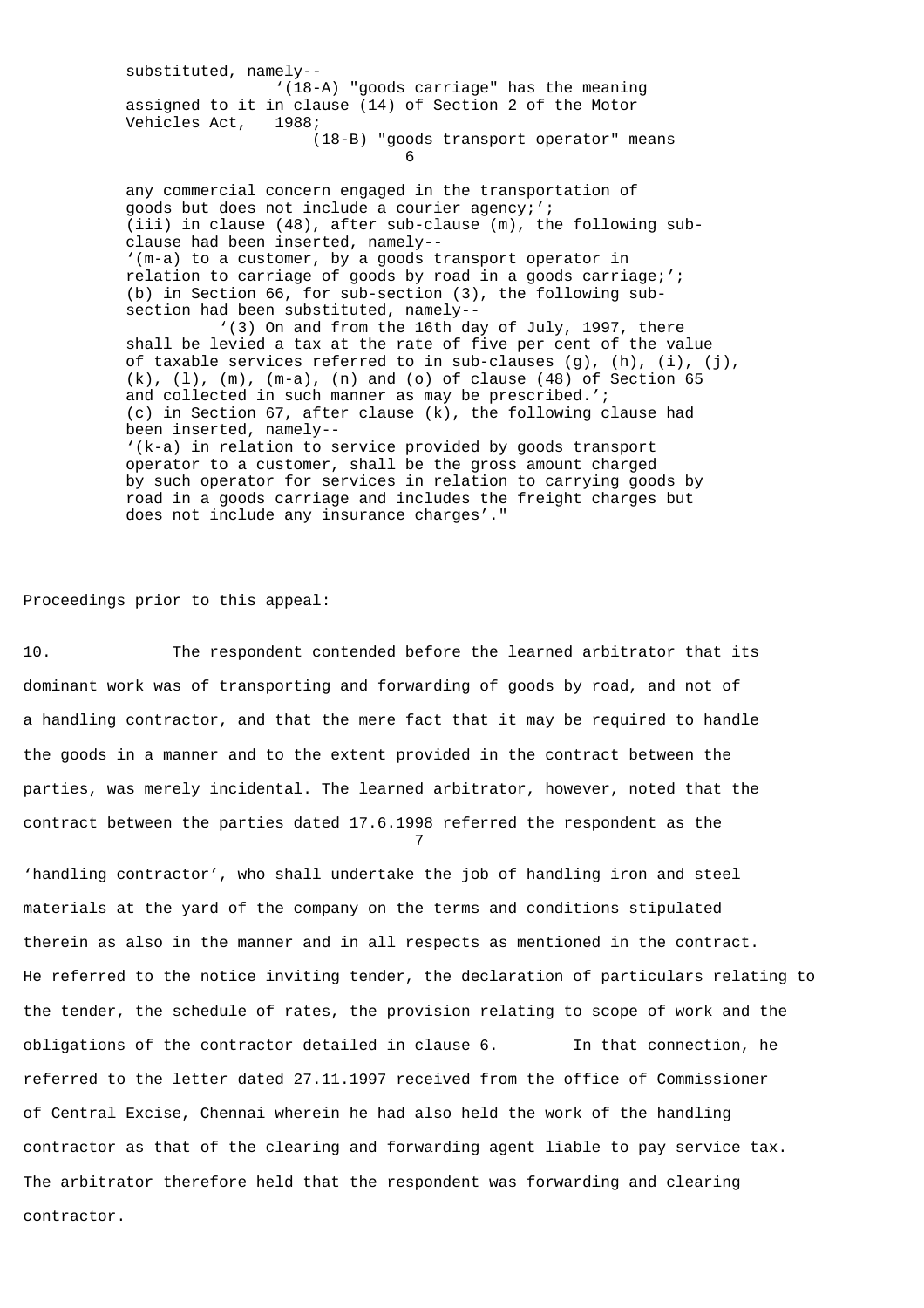11. Thereafter, he dealt with the question of liability to pay the service tax, and by a detailed award dated 25.5.2004 rejected the contentions of the respondent and dismissed the Claim Petition. In the penultimate paragraph, the learned arbitrator held as follows:-

 "Clause 9.3 of the Tender Terms and Conditions of the Contract, to my mind is clear & unambiguous. Thus it is the Respondent who is the assessee. It is also true that liability is of the Respondent to pay the tax. But then, under the contract, under clause 9.3 to be more precise, it was agreed that it would be the claimant who shall bear "all taxes, duties and other liabilities" which accrue or become payable "In connection with the discharge of his obligation." Service tax was one such tax/duty or a liability which was directly connected with "the discharge of his obligation" as the clearing & forwarding agent. It is this 8

> contractual obligation which binds the claimant and though under the law it is the respondent who is the assessee, it can & rightly did deduct the service tax from the bills of the claimant in terms of the said contractual obligation, the validity and legality of which has not been challenged before me."

12. This award led the respondent to file a petition under Section 34 of the Arbitration and Conciliation Act, 1996 being Arbitration Petition No.364/2004 before the High Court of Judicature at Bombay. A Learned Single Judge of the High Court allowed that petition, and set aside the award with costs by judgment and order dated 4.7.2005. The learned Judge while arriving at that conclusion referred to the definition of the term "assessee" and held that insofar as service tax under the Finance Act, 1994 is concerned, the appellant as the assessee was liable to pay the tax. The learned Judge observed as follows:-

> "The purpose of clause 9.3 is not to shift the burden of taxes from the assessee who is liable under the law to pay the taxes to a person who is not liable to pay the taxes under the law. In my opinion, the award therefore suffers from total non application of mind and therefore, it is required to be set aside."

13. The appellant preferred an appeal to a Division Bench of Bombay High Court against the said judgment and order. The appeal was numbered as Appeal No. 188/2006. The Division Bench dismissed the appeal by holding as follows:

 "16. ........As noted, the Respondents are not "Assessee" 9

> under the Service Tax Act. The Appellants are, being recipients, resisted and have filed the return. It is, therefore, the appellant's obligation to pay the Service Tax and not that of the Respondents, there is no specific clause that such service tax, liability would be deductible from the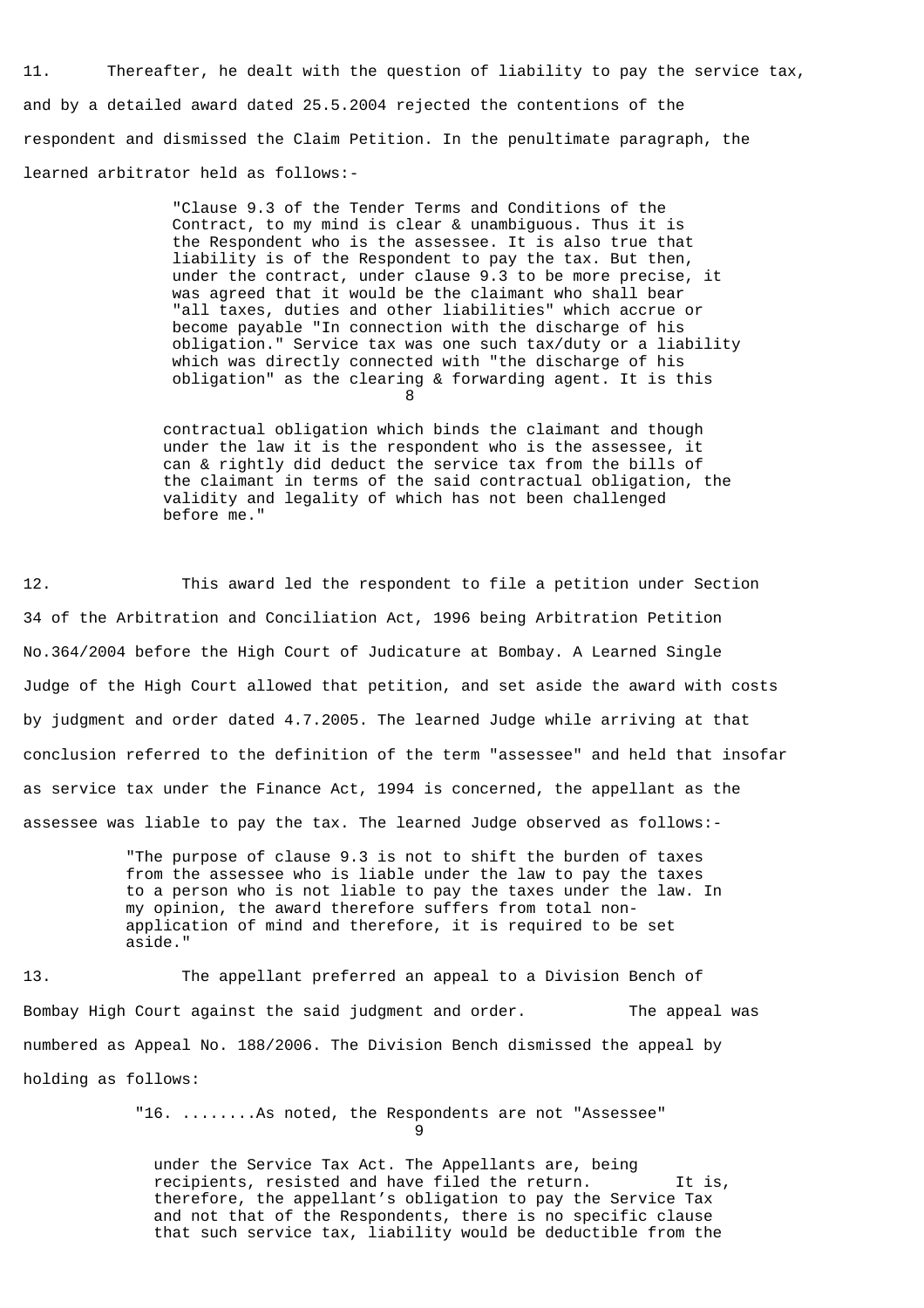amount payable by the Appellants to the Respondent pursuant to the contract in question. The deduction as claimed and as directed by the award in absence of any agreement or clause, therefore, is not correct."

14. Being aggrieved by the said judgment and order, the present appeal has been filed. Mr. S. Ganesh, learned Senior Counsel has appeared for the appellant, and Mr. K.K. Rai, learned Senior Counsel has appeared for the respondent.

Submissions on behalf of the appellant:

15. As stated at the outset, the question involved before the arbitrator and in the offshoots therefrom, is with respect to interpretation of the above referred clause No.9.3. Mr. Ganesh, learned counsel for the appellant submitted that the entire purpose in providing this clause was to provide that the contractor will be responsible for the taxes, duties and the liabilities which would arise in connection with discharge of the obligations of the contractor. The obligations of the contractor were laid down in clause 6.0 of the terms and conditions, referred to above. This clause provides the details of contractor's responsibility for clearance of the consignments of the appellant. The liability to pay the service tax arises out of the service provided by the respondent. There 10

is no dispute that in view of the above referred amendment of 2000, the appellant as the recipient of the service is the assessee under the service tax law. However, there is no prohibition in the law against shifting the burden of the tax liability. In the instant case, the tax liability will depend upon the value of the taxable service provided by the respondent, and therefore clause 9.3 required the respondent to take the burden. Mr. Ganesh cited the example of sales tax which the assessee can shift to the customer. In his submission, the phrase, "liabilities in connection with the discharge of his obligations" under this clause will have to be construed in that context.

16. The learned counsel submitted that interpretation of clause 9.3 by the arbitrator was the correct one, and in any case, was a possible if not a plausible one. The Courts were, therefore, not expected to interfere therein. He submitted that the dispute in the present case was concerning the interpretation of a term of the contract. It has been laid down by this Court that in such situations, even if one is of the view that the interpretation rendered by the arbitrator is erroneous, one is not expected to interfere therein if two views were possible. Mr. Ganesh referred to the following observations of this Court in H.P.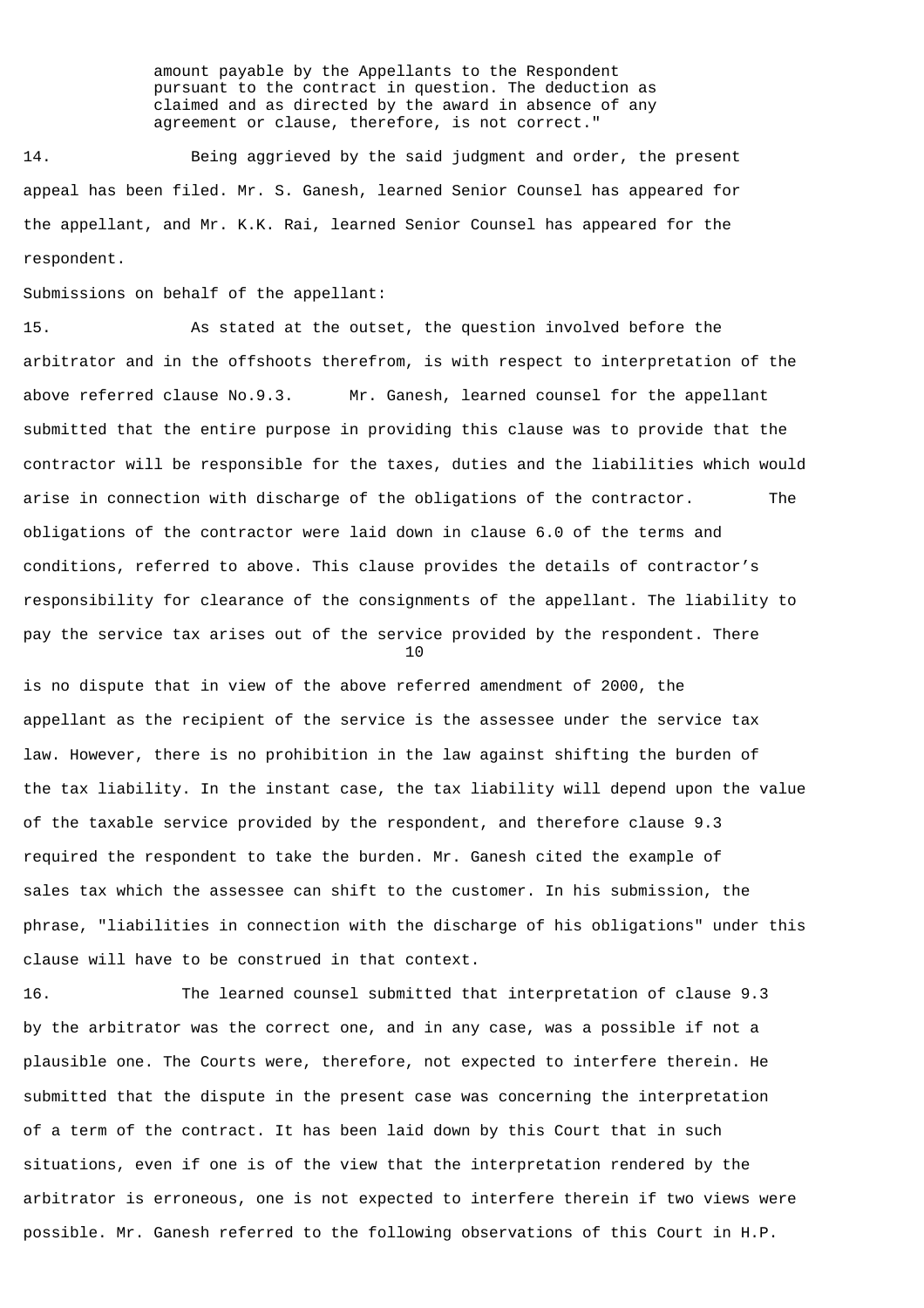State Electricity Board vs. R.J. Shah reported in [1999 (4) SCC 214] at the end of paragraph 27, which are to the following effect:-

 "27. ........The dispute before the arbitrators, therefore, clearly related to the interpretation of the terms of the contract. The said contract was being read by the parties differently. The arbitrators were, therefore, clearly called upon to construe or  $11$ 

> interpret the terms of the contract. The decision thereon, even if it be erroneous, cannot be said to be without jurisdiction. It cannot be said that the award showed that there was an error of jurisdiction even though there may have been an error in the exercise of jurisdiction by the arbitrators."

17. It was also submitted by the learned counsel that the court is not expected to substitute its evaluation of the conclusion of law or fact arrived at by the arbitrator and referred to the following observation in paragraph 31 in M/s Sudarsan Trading Co. vs. Govt. of Kerala reported in [1989 (2) SCC

38].

 "............in the instant case the court had examined the different claims not to find out whether these claims were within the disputes referable to the arbitrator, but to find out whether in arriving at the decision, the arbitrator had acted correctly or incorrectly. This, in our opinion, the court had no jurisdiction to do, namely, substitution of its own evaluation of the conclusion of law or fact to come to the conclusion that the arbitrator had acted contrary to the bargain between the parties..........."

## Submissions on behalf of the respondent

18. Learned senior counsel for the respondent Mr. Rai, on the other hand, submitted that the concerned clause cannot be read to imply a right to shift the tax liability. He submitted that the appellant was the assessee for the payment of service tax, and the concerned clause merely laid down that the contractor will have to pay all taxes, duties and other liabilities which he was otherwise required to pay if they arise in connection with discharge of his 12

obligations under the contract. The appellant was entitled to deduct only the income tax and other taxes or duties which it was so required by law to deduct. The disputed deductions would mean that the contractor had taken over the tax liability of the appellant as if the liability was on the contractor. He referred to the judgment of this Court in Gujarat Ambuja Cements Ltd. vs. Union of India reported in [2005 (4) SCC 214]. This judgment discusses the evolution of the service tax as to how service tax was introduced by the Finance Act, 1994,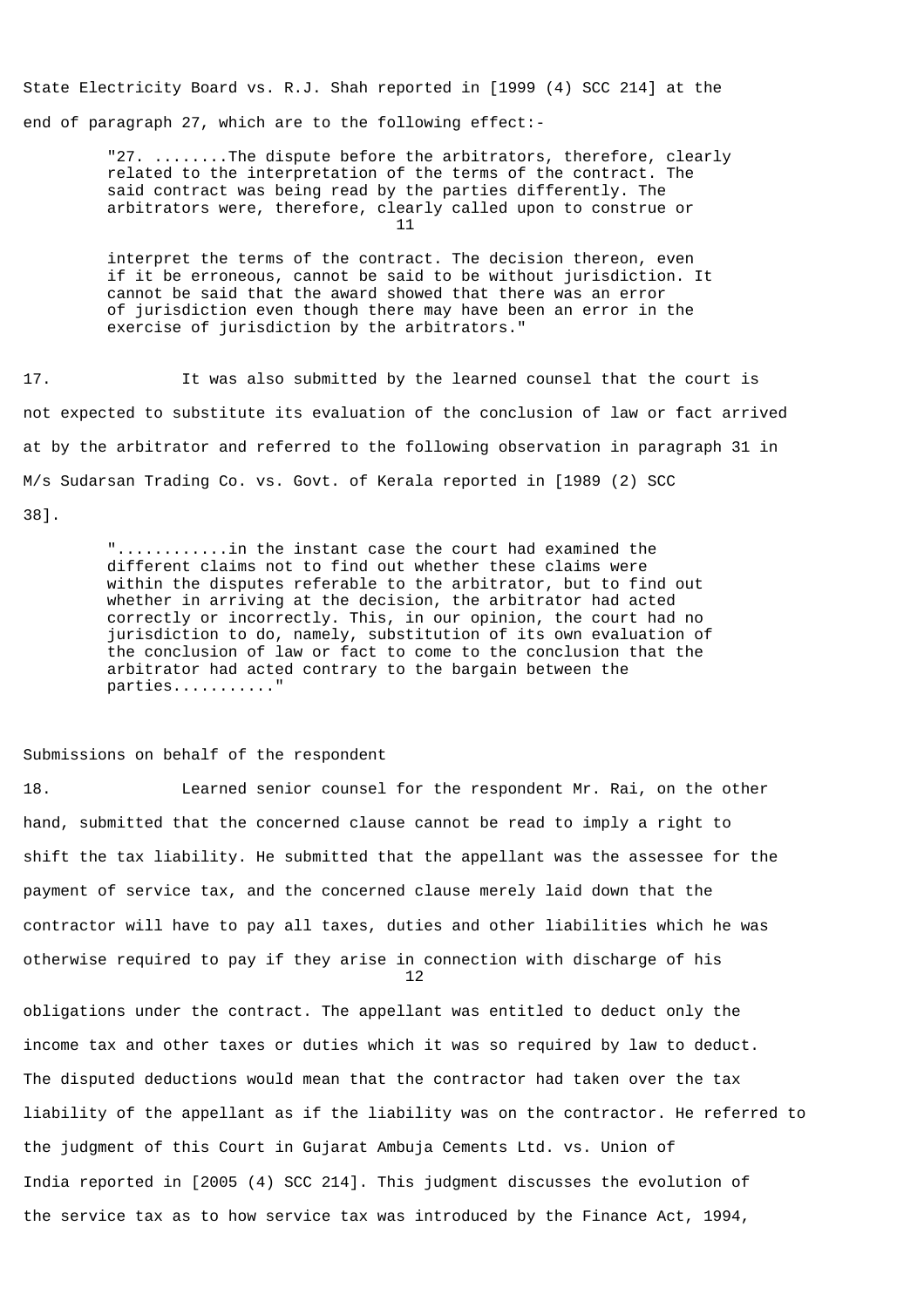how the meaning of taxable service was extended in 1997, and how the definition of assessee subsequently included the person who engages a clearing and forwarding agent, or a goods transport operator.

19. He drew our attention to paragraph 21 of Gujarat Ambuja Cement Ltd. (supra) wherein this Court observed as follows:

> "21. As is apparent from Section 116 of the Finance Act, 2000, all the material portions of the two sections which were found to be incompatible with the Service Tax Rules were themselves amended so that now in the body of the Act by virtue of the amendment to the word "assessee" in Section 65(5) and the amendment to Section 66(3), the liability to pay the tax is not on the person providing the taxable service but, as far as the services provided by clearing and forwarding agents and goods transport operators are concerned, on the person who pays for the services. As far as Section 68(1-A) is concerned by virtue of the proviso added in 2003, the persons availing of the services of goods transport operators or clearing and forwarding agents have explicitly been made liable to pay the service tax."

20. The respondent relied upon the judgment of this Court in Bank 13 of India vs. K. Mohan Das reported in [2009 (5) SCC 313] by one of us (Lodha, J.). The issue in that matter was with respect to the interpretation of some of the provisions of the voluntary retirement scheme of 2000 of the appellant bank. In paragraph 32 thereof this Court has observed as follows:-

> "....32. The fundamental position is that it is the banks who were responsible for formulation of the terms in the contractual Scheme that the optees of voluntary retirement under that Scheme will be eligible to pension under the Pension Regulation, 1995, and, therefore, they bear the risk of lack of clarity, if any. It is a well-known principle of construction of a contract that if the terms applied by one party are unclear, an interpretation against that party is preferred (verba chartarum fortius accipiuntur contra proferentem)."

Based on this paragraph, it was submitted that the arbitrator was bound to follow the principle of contra proferentem in the present case. It was contended that since the propounder of the contract was the petitioner in case of vagueness, the rule of contra proferentem will have to be applied in interpreting the present contract. Therefore, the liability to pay service tax was on the appellant as the assessee, and it could not be contended that under Clause 9.3 that liability was accepted by the respondent. The judgment in Bank of India (supra) was also pressed into service to submit that clause 9.3 and the contract must be read as a whole, and an attempt should be made to harmonise the provisions.

21. It was submitted by the respondent that this Hon'ble Court very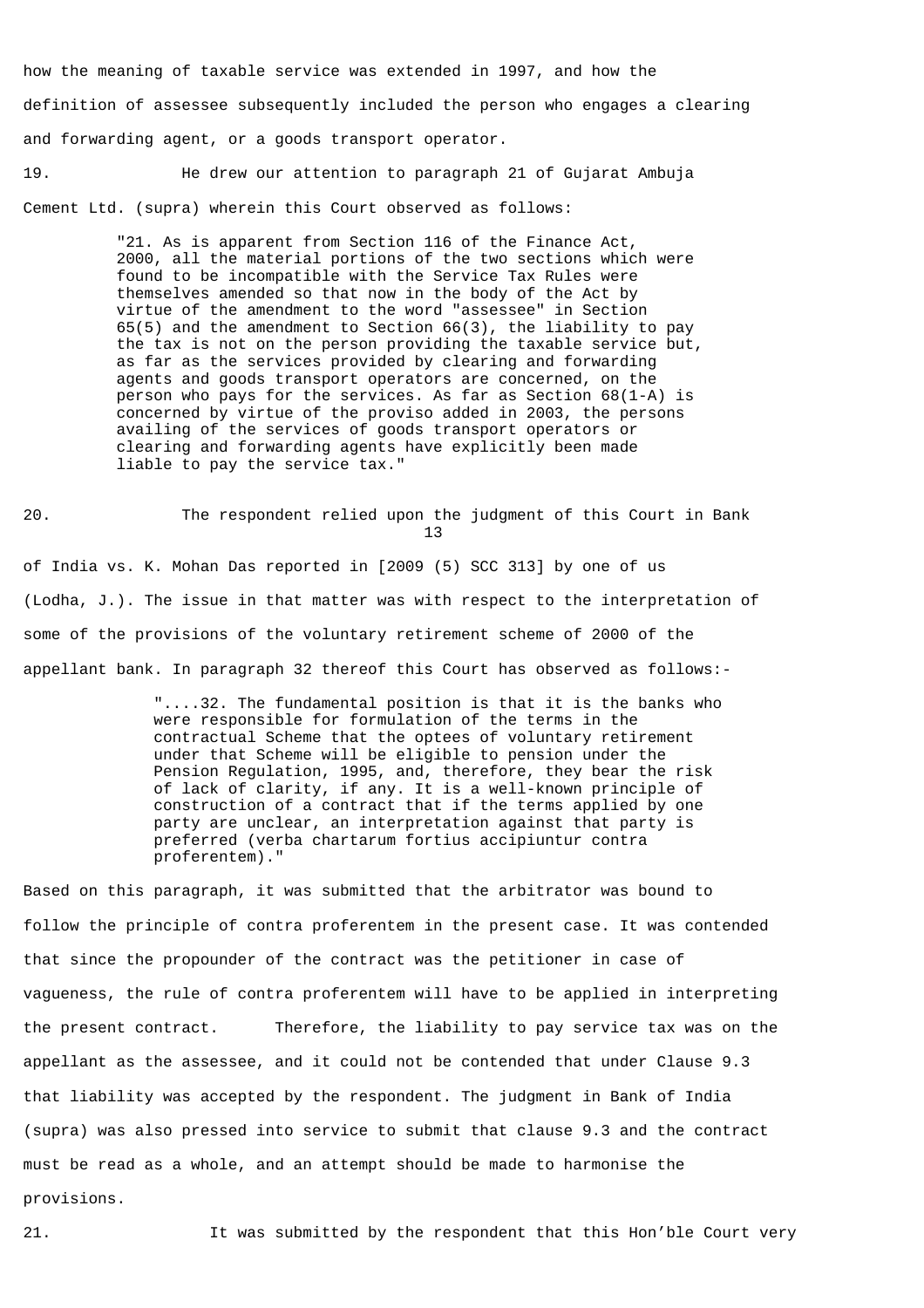succinctly summarised the legal principles for setting aside an award in SAIL vs. 14

Gupta Brother Steel Tubes Ltd. (by one of us - Lodha J.) reported in [2009 (10) SCC 63] in paragraph 18 wherefrom principles (i) and (iv) would be attracted. As against that, the appellant stressed sub-paras (ii) & (vi) of the same paragraph 18. We may therefore quote the entire paragraph which reads as follows:-

> "....18. It is not necessary to multiply the references. Suffice it to say that the legal position that emerges from the decisions o this Court can be summarised thus:

- (i) In a case where an arbitrator travels beyond the contract, the award would be without jurisdiction and would amount to legal misconduct and because of which the award would become amenable for being set aside by a court.
- (ii) An error relatable to interpretation of the contract by an arbitrator is an error within his jurisdiction and such error is not amenable to correction by courts as such error is not an error on the face of the award.
- (iii) If a specific question of law is submitted to the arbitrator and he answers it, the fact that the answer involves an erroneous decision in point of law does not make the award bad on its face.
- (iv) An award contrary to substantive provision of law or against the terms of contract would be patently illegal."
- (v) Where the parties have deliberately specified the amount of compensation in express terms, the party who has suffered by such breach can only claim the sum specified in the contract and not in excess thereof. In other words, no award of compensation in case of breach of contract, if named or specified in the contract, could be awarded in excess thereof.
- (vi) If the conclusion of the arbitrator is based on a 15

 possible view of the matter, the court should not interfere with the award."

## Consideration of the rival submissions:

22. We have noted the submissions of both the learned counsel. If we see the evolution of the service tax law, initially the liability to pay the service tax was on the service provider, though it is now provided by the amendment of 2000 that the same is on the person who avails of the service. It is relevant to note that the agreement between the parties was entered into on 7.6.1998. The appellant had deducted 5% service tax on the bills of the respondent for the period 30.11.1997 to 6.8.1999 which in fact it was required to deduct under the service tax law as it then stood. Subsequently, by the amendment of the definition of assessee effected on 12.5.2000 (though retrospectively effective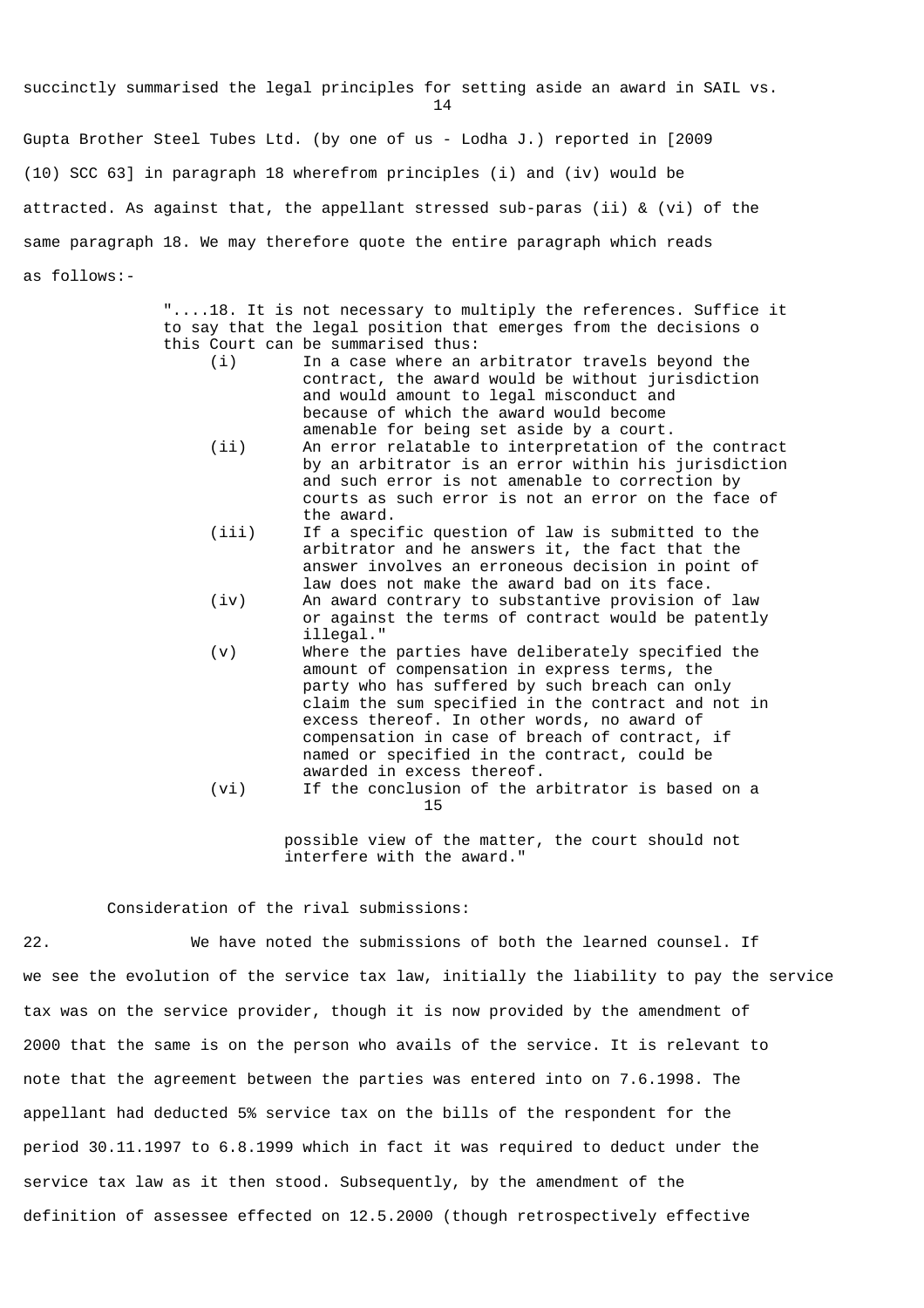from 16.7.1997) the liability to pay the service tax was shifted to the person who was availing the service as the assessee. We must note that it is thereafter that the parties have gone for arbitration, and the respondent has relied upon the changed definition of assessee to contend that the tax liability was that of the appellant.

23. We are concerned with the question as to what was the intention of the parties when they entered into the contract on 7.6.1998, and how the particular clause 9.3 is to be read. Since clause 9.3 of the contract refers to the liabilities of the contractor in connection with discharge of his 16

obligations, one will have to refer to clause 6 of the "Terms and Conditions for Handling of Iron and Steel Materials of RINL, VSP" which was an integral part of the contract between the petitioner and the respondent, and which was titled "Obligations of the Contractor". The said paragraph 6 deals in great details with the work which was required to be done by the respondent as clearing and forwarding agent. It is therefore absolutely clear that the term "his obligations under this order" in clause 9.3 of the contract denoted the contractor's responsibilities under clause 6 in relation to the work which he was required to carry out as handling contractor.

24. If we look into this clause 6.0, we find that the obligations of the contractor are defined and spelt out in minute details. Clause 6.0 is split into 33 sub-clauses, and it provides for obligations of the contractor in various situations concerning the clearance of consignments, and the services to be provided by the respondent as the handling contractor wherefrom the tax liability arises. The contractor is made responsible for pilferage, any loss or misplacement of the consignments also. Clause 9.0 which deals with payment of bills, provides in clauses 9.1 and 9.2 that the bills will be prepared on the basis of the actual operations performed and the materials accounted on the basis of weight carried and received. Clause 9.3 has to be seen on this background. The tax liability will depend upon the value of the taxable service provided, which will vary depending upon the volume of the goods handled. 17

25. It was submitted on behalf of the respondent that clause 9.3 and the contract must be read as a whole and one must harmonise various provisions thereof. However, in fact when that is done as above, clause 9.3 will have to be held as containing the stipulation of the contractor accepting the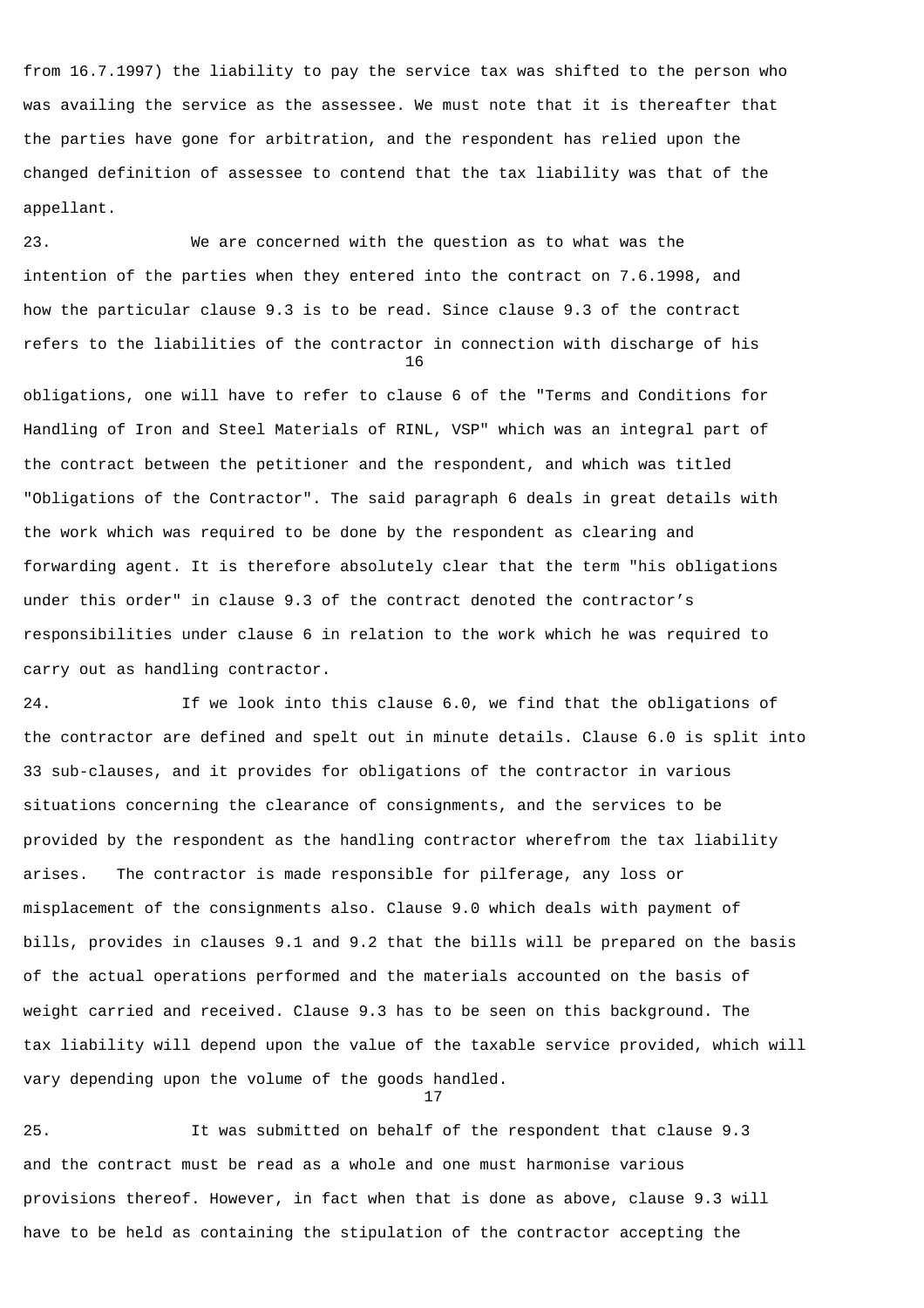liability to pay the service tax, since the liability did arise out of the discharge of his obligations under the contract. It appears that the rationale behind clause 9.3 was that the petitioner as a Public Sector Undertaking should be thereby exposed only to a known and determined liability under the contract, and all other risks regarding taxes arising out of the obligations of the contractor are assumed by the contractor.

26. As far as the submission of shifting of tax liability is concerned, as observed in paragraph 9 of Laghu Udyog Bharati (Supra), service tax is an indirect tax, and it is possible that it may be passed on. Therefore, an assessee can certainly enter into a contract to shift its liability of service tax. Though the appellant became the assessee due to amendment of 2000, his position is exactly the same as in respect of Sales Tax, where the seller is the assessee, and is liable to pay Sales Tax to the tax authorities, but it is open to the seller, under his contract with the buyer, to recover the Sales Tax from the buyer, and to pass on the tax burden to him. Therefore, though there is no difficulty in accepting that after the amendment of 2000 the liability to pay the service tax is on the appellant as the assessee, the liability arose out of the services rendered by the 18

respondent to the appellant, and that too prior to this amendment when the liability was on the service provider. The provisions concerning service tax are relevant only as between the appellant as an assessee under the statute and the tax authorities. This statutory provision can be of no relevance to determine the rights and liabilities between the appellant and the respondent as agreed in the contract between two of them. There was nothing in law to prevent the appellant from entering into an agreement with the respondent handling contractor that the burden of any tax arising out of obligations of the respondent under the contract would be borne by the respondent.

27. If this clause was to be read as meaning that the respondent would be liable only to honour his own tax liabilities, and not the liabilities arising out of the obligations under the contract, there was no need to make such a provision in a bilateral commercial document executed by the parties, since the respondent would be otherwise also liable for the same. In Bank of India (supra) one party viz. the bank was responsible for the formulation of the Voluntary Retirement Scheme, and the employees had only to decide whether to opt for it or not, and the principle of contra proferentem was applied. Unlike the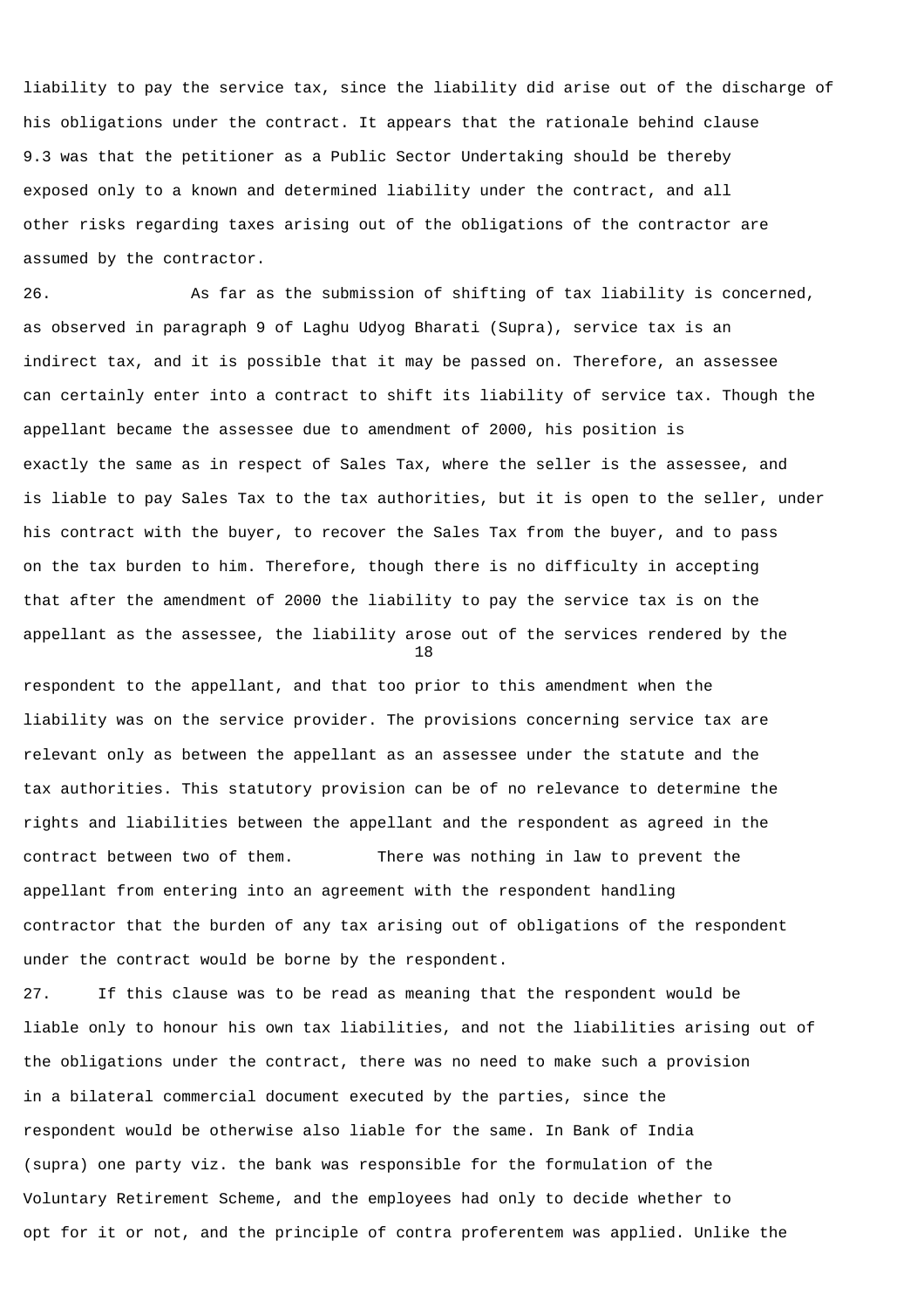VRS scheme, in the present case we are concerned with a clause in a commercial contract which is a bilateral document mutually agreed upon, and hence this principle can have no application. Therefore, clause 9.3 will have to be read as incorporated only with a view to provide for contractor's acceptance 19

of the tax liability arising out of his obligations under the contract. 28. It was pointed out on behalf of the appellant that it is conventional and accepted commercial practice to shift such liability to the contractor. A similar clause was considered by this Court in the case of Numaligarh Refinery Ltd. vs. Daelim Industrial Co. Ltd., reported in [2007 (8) SCC 466]. In that matter, the question was as to whether the contractor was liable to pay and bear the countervailing duty on the imports though this duty came into force subsequent to the relevant contract. The relevant clause 2(b) read as follows:

 "2(b) All taxes and duties in respect of job mentioned in the aforesaid contracts shall be the entire responsibility of the contractor..."

Reading this clause and the connected documents, this Court held that they leave no manner of doubt that all the taxes and levies shall be borne by the contractor including this countervailing duty.

29. In any case, assuming that clause 9.3 was capable of two interpretations, the view taken by the arbitrator was clearly a possible if not a plausible one. It is not possible to say that the arbitrator had travelled outside his jurisdiction, or that the view taken by him was against the terms of contract. That being the position, the High Court had no reason to interfere with the award and substitute its view in place of the interpretation accepted by the arbitrator. The legal position in this behalf has been summarized in paragaph 18 of the judgment of this court in SAIL vs. Gupta Brother Steel Tubes Ltd. 20

(supra) and which has been referred to above. Similar view has been taken later in Sumitomo Heavy Industries Ltd. vs. ONGC Ltd. reported in [2010 (11) SCC 296] to which one of us (Gokhale J.) was a party. The observations in paragraph 43 thereof are instructive in this behalf. This paragraph 43 reads as follows:

> "43. .........The umpire has considered the fact situation and placed a construction on the clauses of the agreement which according to him was the correct one. One may at the highest say that one would have preferred another construction of Clause 17.3 but that cannot make the award in any way perverse. Nor can one substitute one's own view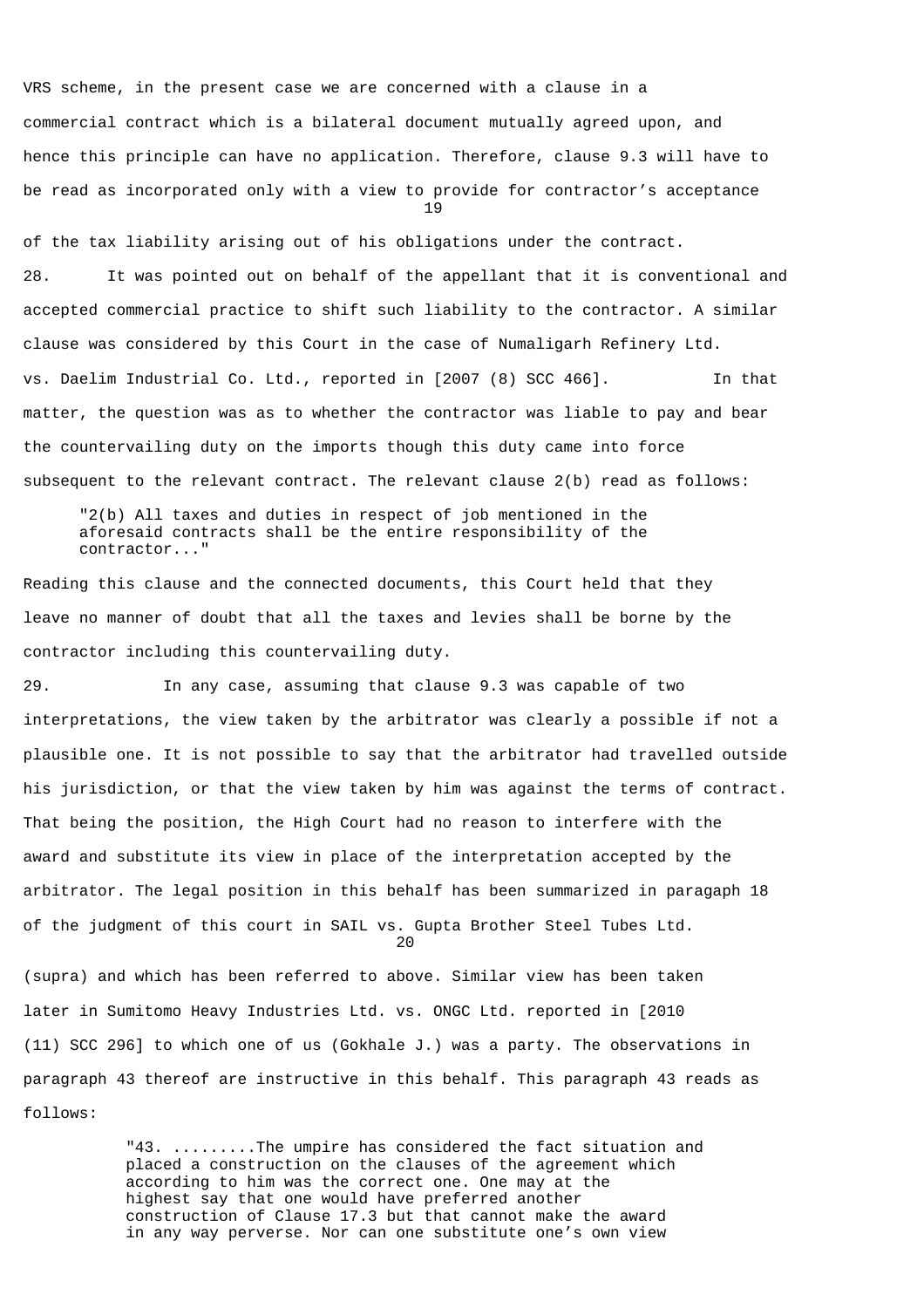in such a situation, in place of the one taken by the umpire, which would amount to sitting in appeal. As held by this Court in Kwality Mfg. Corpn. v. Central Warehousing Corpn\*. The Court while considering challenge to arbitral award does not sit in appeal over the findings and decision of the arbitrator, which is what the High Court has practically done in this matter. The umpire is legitimately entitled to take the view which he holds to be the correct one after considering the material before him and after interpreting the provisions of the agreement. If he does so, the decision of the umpire has to be accepted as final and binding."

\*[2009 (5) SCC 142]

30. In view of what is stated above, the respondent as the contractor had to bear the service tax under clause 9.3 as the liability in connection with the discharge of his obligations under the contract. The appellant could not be faulted for deducting the service tax from the bills of the respondent under clause 9.3, and there was no reason for the High Court to 21

interfere in the view taken by the arbitrator which was based, in any case on a possible interpretation of clause 9.3. The learned single Judge as well as the Division Bench clearly erred in interfering with the award rendered by the arbitrator. Both those judgments will, therefore, have to be set-aside. 31. Accordingly, the appeal is allowed and the impugned judgments of the learned Single Judge as well as of the Division Bench, are hereby set aside. The award made by the arbitrator is upheld. The parties will bear their own costs.

> ........................................J. [ R.M. Lodha]

 .........................................J. [ H.L. Gokhale ]

New Delhi Dated : 25th April, 2012

ITEM NO.1A COURT NO.7 SECTION IX FOR JUDGMENT S U P R E M E C O U R T O F T N D I A RECORD OF PROCEEDINGS Petition(s) for Special Leave to Appeal (Civil) No(s).17943/2008 (From the judgement and order dated 25/02/2008 in AP No.188/2006 of The HIGH COURT OF BOMBAY) <u>22</u>

RASHTRIYA ISPAT NIGAM LTD. Petitioner(s)